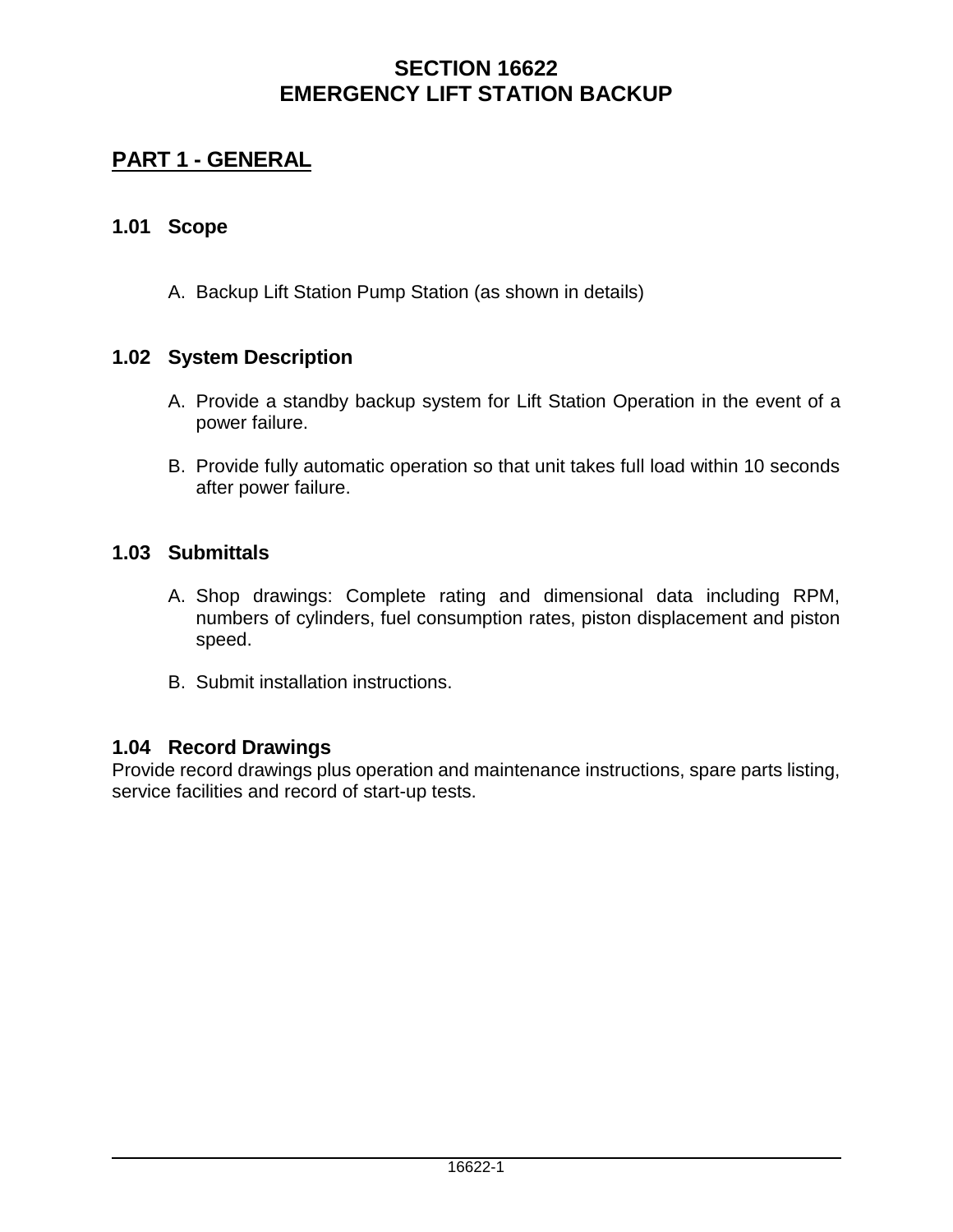### **2.01 Backup Fuel Driven Lift Station Pump**

A contractor shall furnish and install a backup fuel driven self-priming centrifugal pump at the lift station.

#### **2.02.1 General**

- A. The backup engine (either natural gas or diesel) driven pump shall be a complete preassembled unit to include a solids handling pump, diesel engine, priming system, base with integral fuel tank, sound attenuated canopy, automatic start and stop system and junction box with terminals to facilitate connection to the Bay County Lift Station SCADA system.
- B. The unit shall be manufactured by a Manufacturing Company with at least a 5 year proven track record.

#### **2.02.2 Centrifugal Pump**

- A. The centrifugal pump shall be a horizontal end suction solids handling centrifugal type.
- B. The pump casing shall be constructed of class 30 cast iron with back pullout design.
- C. The impeller shall be open vane and constructed of class 30 cast iron.
- D. The wearplates shall be fully adjustable and replaceable, fabricated of cast iron. Wearplate clearances shall have no relationship to the ability of the pump to achieve a prime.
- E. Seals shall be high pressure, mechanical, self-adjusting type with silicon carbide faces capable of withstanding suction pressures up to 73 psi. The mechanical seal shall be cooled and lubricated in the liquid bath reservoir, requiring no maintenance or adjustment. Pump shall be capable of running dry, with no damage, for periods up to 24 hours. All metal parts shall be of stainless steel. Elastomers shall be Viton.
- F. The pump shall be capable of running dry indefinitely.
- G. Shaft shall be constructed of stress proof steel, machined and polished to transmit full drive output.
- H. Shaft sleeve shall be AISI 416 stainless steel. Sleeve designed to be renewable with o-ring and positively locked to prevent rotation on the shaft
- I. Bearing frame shall be constructed of class 30 cast iron.
- J. Bearings shall be of sufficient size to withstand the radial and axial thrust loads incurred during service. Bearings shall have a minimum B-10 bearing life of 20,000 hours. Bearing shall be grease lubricated.
- K. Centrifugal pump shall be capable of handling up to 3" diameter noncompressible spherical solids.
- L. The pump shall be furnished with a liquid filled vacuum gauge for system diagnostics.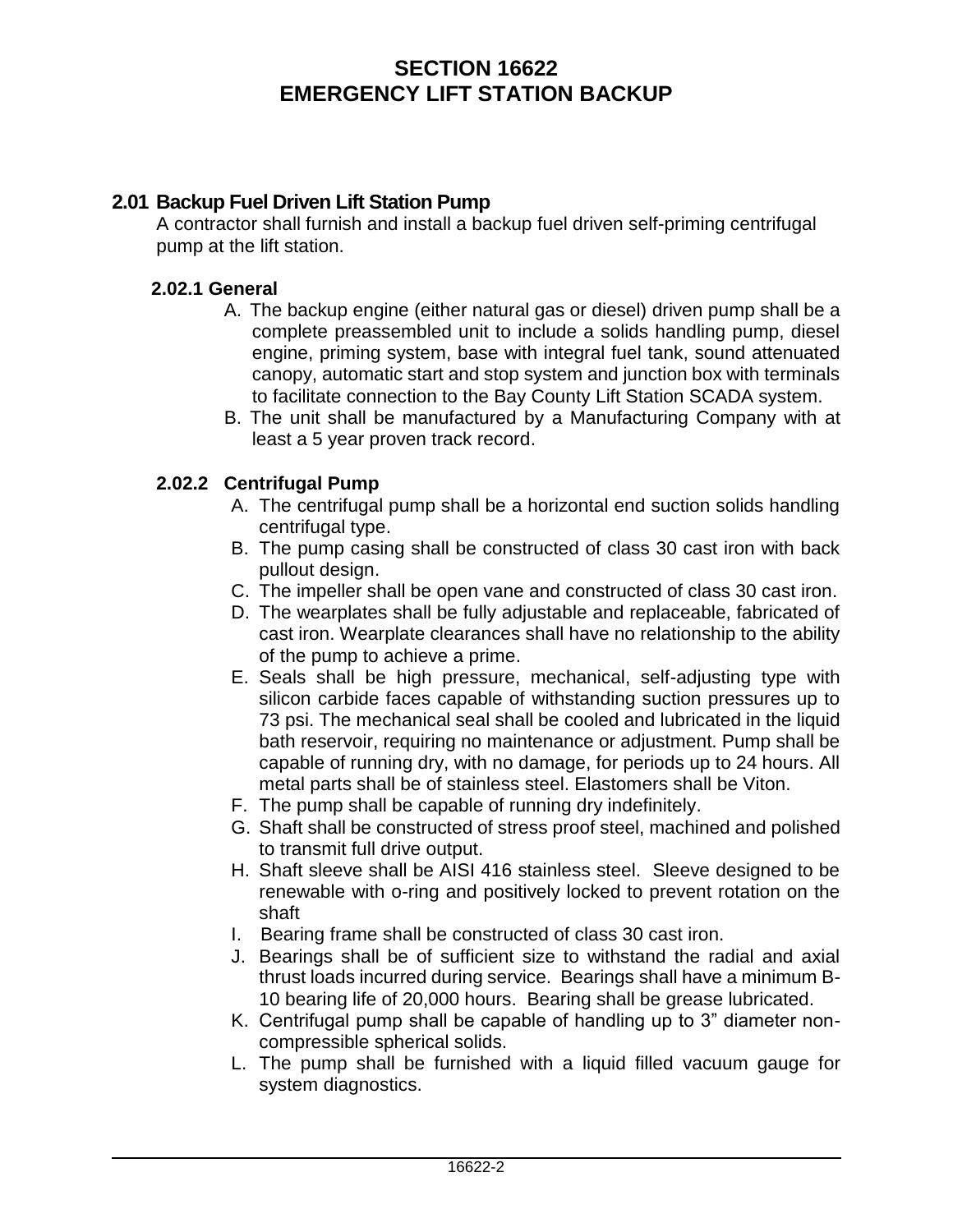## **2.02.3 Engine**

- A. The engine shall be a water cooled natural gas or diesel engine, tier III EPA Certified, sized appropriately for the conditions specified. John Deere motor is preferred or approved equivalent.
- B. The engine shall drive the pump via an elastomeric torsion drive coupling.
- C. The engine shall contain an industrial type battery with 120-volt battery charger.
- D. A 12-volt starter and alternator charging system shall be provided.
- E. An industrial type muffler shall be provided.
- F. Engine shall have an electronic type governor. Engine speed shall be adjustable to operate the pump between maximum and minimum design operation speeds.
- G. Engine shall have manual variable speed throttle control.
- H. Engine shall have safety shutdown switches for low oil pressure and high coolant temperature.
- I. Instrument panel shall contain the following instrumentation and controls:
	- 1. Throttle control
	- 2. Key switch
	- 3. Tachometer
	- 4. Hour meter
	- 5. Voltmeter
	- 6. Oil pressure gauge
	- 7. Temperature gauge

### **2.02.4 Frame/Fuel Tank (Diesel Powered Only)**

- A. The pump set shall be mounted on a combination frame/fuel tank constructed of steel. Fuel capacity shall be a minimum of 100 gallons, providing a minimum run time of 24 hours at rated speed.
- B. The frame shall incorporate an integral lifting bail capable of lifting the entire pump set.
- C. Fuel tank shall have two clean-out ports located at opposite ends of the tank.
- D. Fuel tank shall have a removable basket strainer mounted in the fill port and a lockable cap.

### **2.02.5 Priming System**

A. The priming system shall be fully automatic eliminating the need to pre-fill the pump casing with water to achieve initial prime. The priming system shall be capable of generating 28 feet of vacuum at sea level. It shall also be capable of operation using extended suction lines.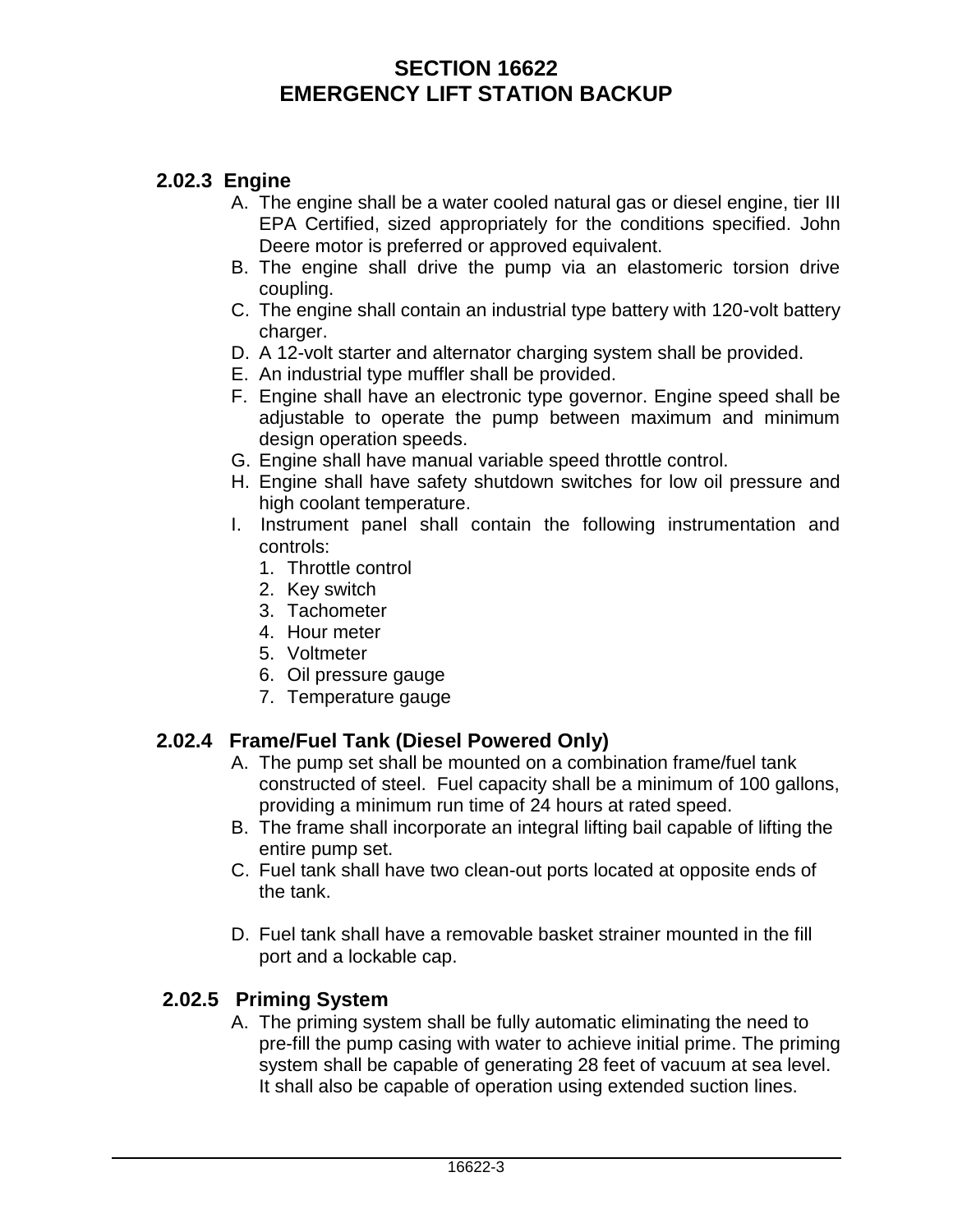- B. The priming system shall contain a device to prevent any bypass of the pumping fluid through the ejector and onto the ground. Units not meeting this requirement shall not be considered.
- C. The compressor shall driven off the auxiliary drive mounting flange of the engine. No belts or pulleys shall be used to drive the compressor.
- D. The compressor shall be cooled by the engine's coolant system and lubricated by the engine's pressurized oil system.
- E. The compressor shall contain a pressure relief valve for overpressure protection.
- F. The venture shall be constructed of bronze and be of modular design allowing for replacement of individual wear components.
- G. A flapper type discharge check valve shall be provided to prevent pulling air through the discharge during priming.
- H. The priming system shall incorporate a manual valve to permit the pump to operate under positive suction head conditions.
- I. The priming system shall be capable of automatically priming the pump with a 28 foot static suction lift with no water in the pump or suction piping.

## **2.02.6 Enclosure**

- A. The entire unit including the pump and engine shall be completely enclosed in a lockable enclosure. Units not meeting this requirement shall not be considered.
- B. The enclosure shall reduce operating noise to a maximum of 70 dBa measured at 30 feet at full speed. Units not meeting this requirement shall not be considered.
- C. The enclosure shall be constructed of corrosion resistant 14 gauge sheet metal. Fiberglass or plastic enclosures shall not be considered.
- D. The enclosure shall be insulated with acoustic sound deadening material containing a facing material that is flame retardant, tear resistant and repels oil and water. Open cell foams that absorb water and are easily damaged shall not be considered.
- E. The acoustic sound deadening material shall be positively secured to the enclosure using mounting pins and retainers. Adhesive style mounting shall not be considered.
- F. The enclosure shall contain lockable hinged doors. A sufficient number of doors shall be provided to allow unrestricted access to all compartments for servicing without having to disassemble and remove panels. Enclosure that must be disassembled in order to facilitate routine maintenance shall not be considered.
- G. .
- H. The enclosure shall be constructed of modular panels, which can be readily disassembled and removed when major repairs are needed such as replacing the engine or pump.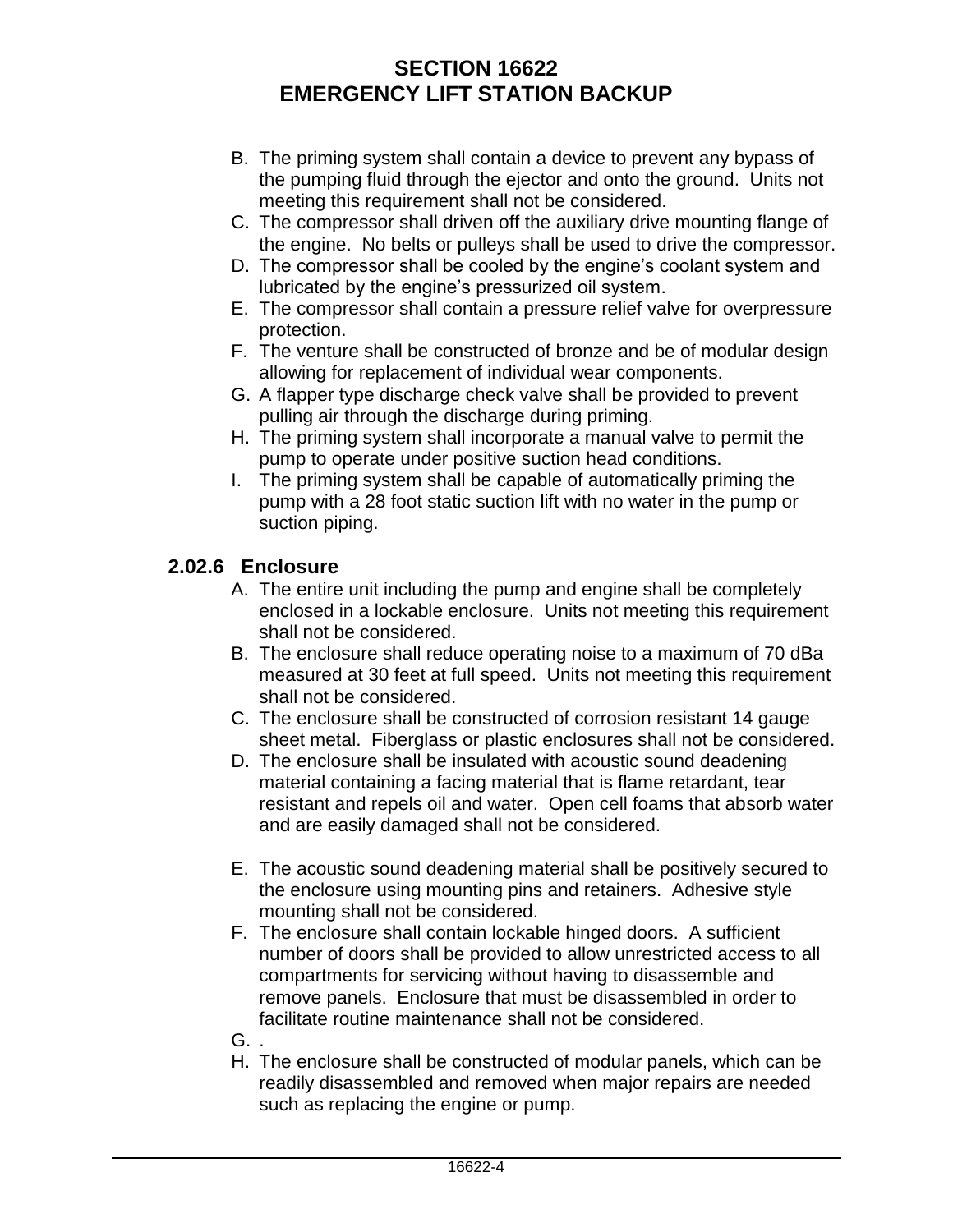I. An oil drain valve and hose shall be provided to facilitate draining the engine oil without having to take apart the enclosure.

## **2.02.7 Control System Panel**

- A. An automatic engine controller shall be provided to start and stop the diesel or natural gas engine in response to varying liquid levels via float switches.
- B. The automatic start-stop engine controller shall be part of the main instrument panel and shall be mounted inside the lockable enclosure. Units requiring multiple control panels shall not be considered.
- C. The system shall contain a safety back-up feature allowing the unit to be operated manually and retain safety shutdown protection in the event of automatic engine controller failure.
- D. The automatic engine controller shall be fully field programmable and contain pass code protection.
- E. The automatic engine controller shall contain automatic and manual start modes.
- F. The automatic start-stop system shall contain two mechanically activated hermetically sealed liquid level control floats; one to turn the pump on and one to turn pump off. Single float designs that are prone to frequent cycling leading to excessive component wear shall not be considered.
- G. The floats shall be clearly marked, top or bottom, for easy installation into wet well. Floats shall be provided with a minimum of 40 feet of cable.

## **2.02.8 Junction Box**

The backup natural gas or diesel driven pump shall be equipped with an integral junction box for single point connection to the lift station pump control panel. The junction box shall contain terminals for the following: standby pump start and stop float switches, standby pump "running" and "fault" SCADA system contacts, and 120v power for the battery charger. The standby pump "fault" contact shall be a combination of the pump auto start control panel alarm contacts and the battery charger alarm contacts. All contacts for connection to the SCADA system shall be dry contacts.

## **2.02.9 Painting**

A minimum 5-mil thick layer of epoxy coated primer shall be applied to the entire pump set prior to the finish coat. A minimum 5-mil thick layer of industrial enamel paint shall be applied over the primer coat.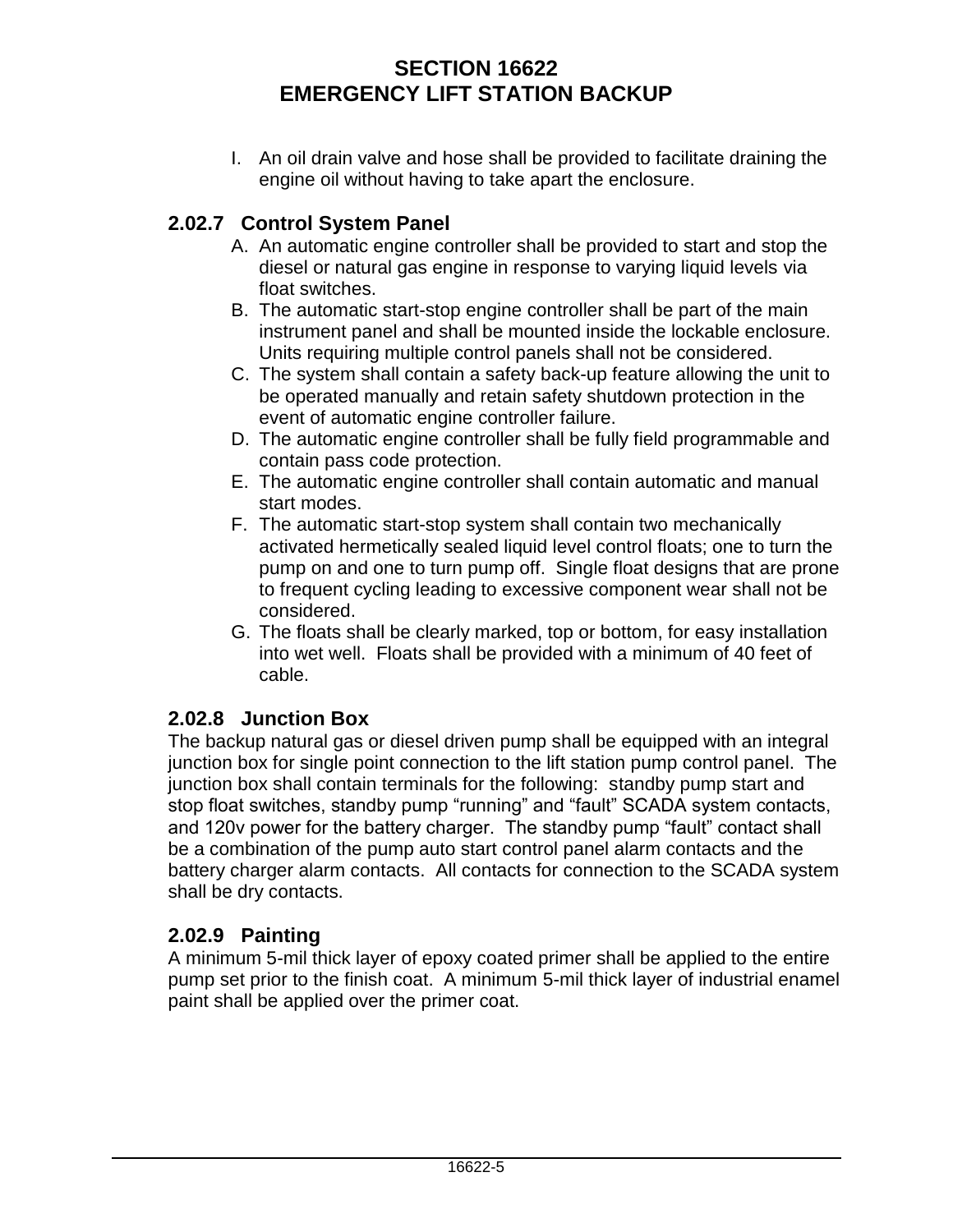# **PART 3 - EXECUTION**

#### **3.01 Preparation**

Coordinate with ventilation, fuel supply, and exhaust, to provide an efficient and wellcoordinated layout.

### **3.02 Installation**

- A. Install unit complete and make operational.
- B. Install engine at sufficient height above base to permit dropping oil pan without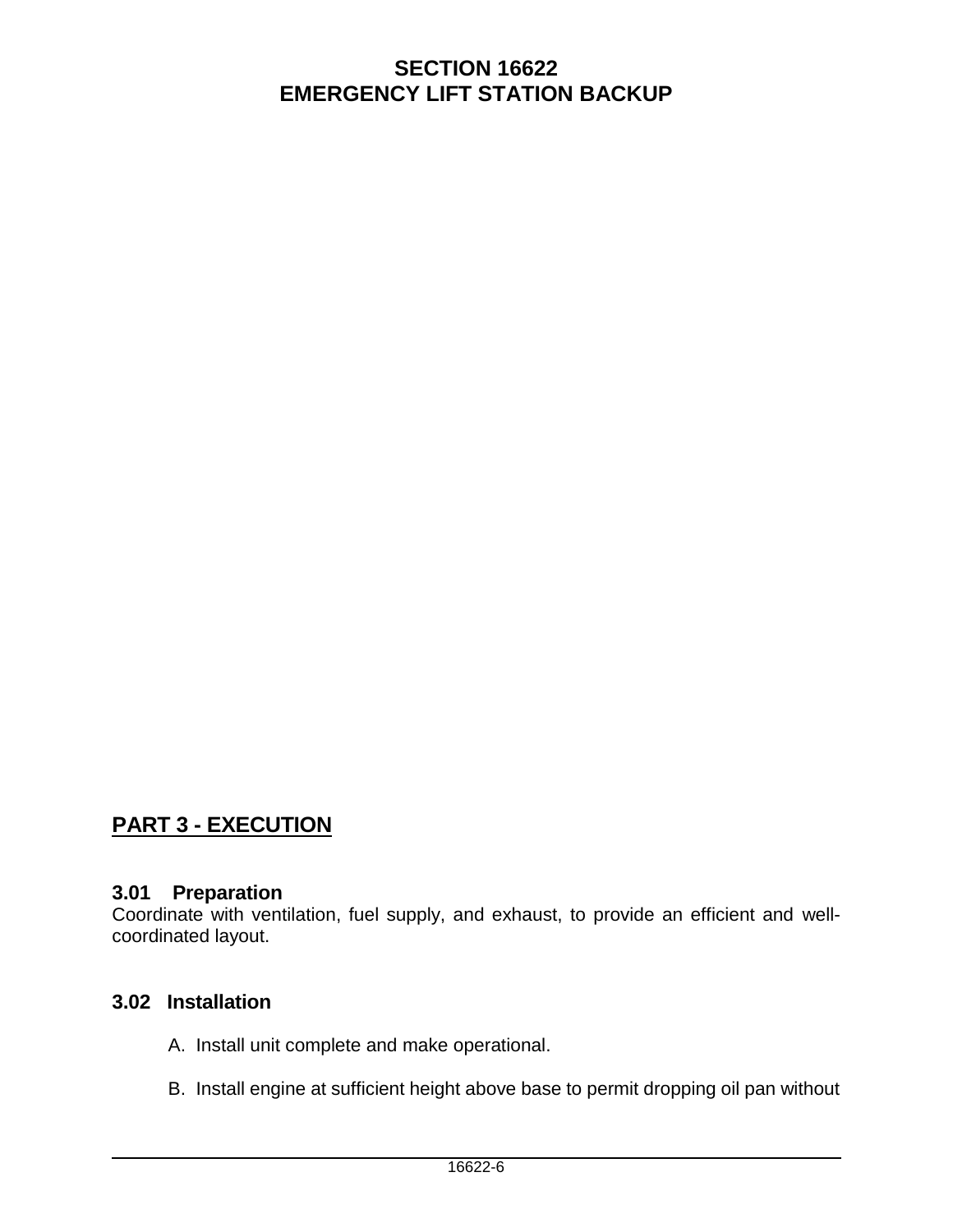removing unit.

C. Provide vibration isolation of exhaust equipment to prevent transfer of vibration into enclosure.

## **3.03 Wiring and Connections**

- A. Provide conduit, wiring and connections required and recommended by unit supplier.
- B. Install all control and alarm wiring in rigid steel conduit.
- C. Connect mechanical exhaust dampers in cooling and exhaust equipment to open dampers when unit is started, if necessary.

### **3.04 Field Quality Control**

- A. Provide full load test utilizing portable test bank for four hours minimum.
- B. Record in 20 minute intervals during four hour test:
	- 1. Kilowatts
	- 2. Amps
	- 3. Voltage
	- 4. Coolant temperature
	- 5. Ambient temperature
	- 6. Frequency
	- 7. Oil pressure
- C. Test alarm and shutdown circuits by simulating conditions. Simulate power failure including operation of transfer switch, automatic starting cycle, and automatic shutdown and return to normal.
- D. If unit is diesel fueled, tank must be full when conveyed to the County Contractor responsible for all startup costs.
- E. Provide factory representative to demonstrate and train the County's personnel on complete operation of the unit.